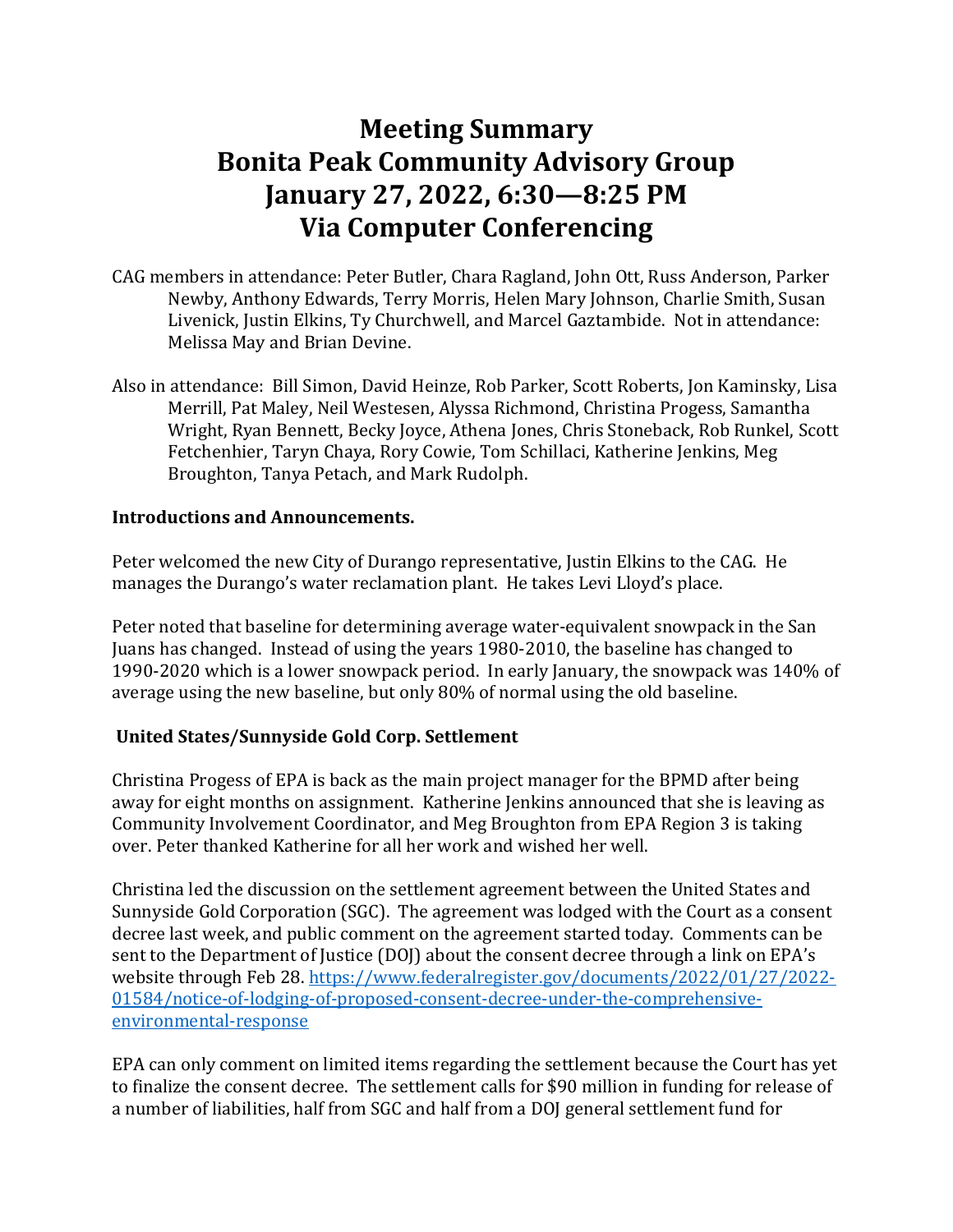potential liabilities of federal agencies. The \$45 million from DOJ will be allocated to EPA, BLM, and FS, although the percentages each agency will receive has not yet been determined. EPA says that their portion will be allocated to a fund for specific use in BPMD. In addition, SGC contribution will also be allocated to EPA for BPMD.

Peter asks if comments are directed to EPA or court? Katherine says they go directly to the DOJ, and judge will review. EPA will not see comments until later. Ty says that the CAG will distribute the link for comments to its email list.

Susan asks if the funding is additive, meaning there will be no deduction from previous spending? Christina replies that it is new money for BPMD. Also, EPA needs to use the settlement money before they can allocate any of the funding coming from the new Infrastructure Bill to BPMD.

Marcel asks about how the settlement agreement was reached. He said he is still trying to understand about how liability is resolved before the remedial investigations are finished. Christina says she can't say much as it is still a draft. She does say this is not unusual, and it helps allay the burden of the taxpayer.

Scott Fetchenhier says the reason to study the mine pool was to determine if SGC had liability related to filling up the mine pool. Christina says that they are still interested in understanding the interconnectedness of the mine pool with the underground hydrology. They will continue to try to understand through well drillings.

Peter asks about money to BLM and FS. The settlement is pretty vague, saying that funds will be deposited in "appropriate federal accounts." What is the BLM and FS assurance that it will go to the Superfund cleanup? Melissa Smeins of BLM offers that she broadly understands BLM's allocation will go into central hazmat fund that they apply for money every year for response actions to BPMD. Thus, the funding can be used at other sites in the U.S. as well. The local BLM office intends to apply for funds to backfill monies that have already been spent at BPMD. Jon Kaminsky of BLM says the bulk of the allocation may go to reimbursement of funds already spent. Ben Martinez of FS said he is uncertain as to how the DOJ funding will be dispersed between agencies and how FS will utilize its portion.

Helen Mary asks if the BLM funding could go into an account specifically for Bonita Peak. BLM doesn't offer much of a response. Peter points out that this may be a good thing to put in comments for this settlement.

Susan asks about the funding presentation that Joy Jenkins gave eight months ago. Could EPA do a similar funding flow for this? Christina says that they can do something similar. The new presentation would probably be simpler with this funding.

Peter asks about liability issues. He understands that SGC is no longer liable and that the federal agencies will not sue each other; also, that SGC will not go after other PRP's, private or federal such as EPA, FS, and BLM. These are important aspects of the settlement, especially for FS and BLM. Is this her understanding? Christina says that yes, this is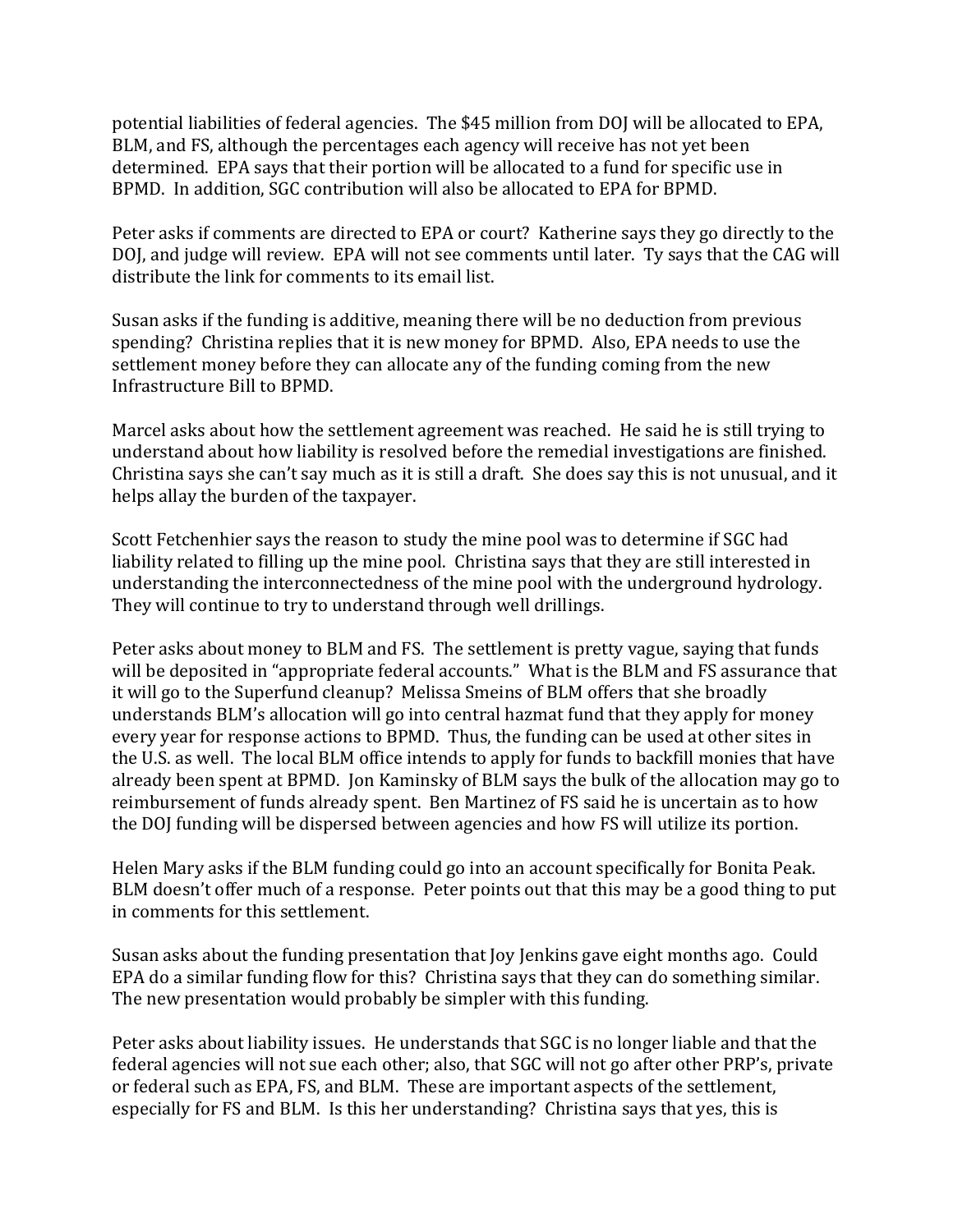basically correct for resolving liability. Peter says he hopes that FS and BLM will be more willing to share information now that most of their liability concerns should be resolved.

Ty asks what is possibility for other PRP's suing federal agencies? Peter says it is possible that EPA might pursue other PRPs. Most are small and have small holdings that are not contributing a lot of hazardous materials. Christina says that she thinks that is pretty accurate, but certainly it does not preclude other actions.

Marcel asks about comments from public on equitability of the settlement – will we get any new information in the next 30 days on this aspect? Christina says there won't be any DOJ information releases. She understands that this is difficult for community to make informed comments without more information.

Ty asks about the Mayflower tailings impoundments. This is an important element of the process, is there any additional information – does it change? Christina says Rob Parker can comment. EPA will take over the two main components: remedial investigation of the impoundments and future design of the repository. They will continue to investigate the sources and appropriate potential remedies for hazardous releases into that stretch of the river. Ty asks if the impoundments will remain a SGC property? Yes, that will not change. Peter says he thinks SGC will try to sell or transfer a lot of their holdings in the basin.

Scott asks that since 2015, EPA has spent \$75 million – is the \$90 million anywhere near what they need to finish the Superfund cleanup? Christina says they don't know how much of the \$90 million they will get or how long it will last. It will be many years with a lot of good work. With a site this big, this is a very expensive project and clean up may extend beyond the settlement funds. Peter says this \$75 million figure came out several years ago and included \$30 million for the Gold King response. The actual amount spent since the Gold King spill may now be quite a bit more.

After discussion of the settlement, Pat Maley of SGC said that they are proud of the work they have done and proud to continue their transparency. They will forward all their information about the Mayflower tailings impoundment investigations so that everyone can benefit from their work. They feel that the settlement is fair and are glad to see funding going to remediation rather than litigation. They encourage people to comment and hope people will support the settlement. He has enjoyed working on this project for the past seven years and the relationships he's made. At some point, he will be back with a backpack and a camera.

Peter thanks Pat for being open and transparent, and for his willingness to conduct site visits with the CAG. Local communities appreciate SGC work and their openness. Peter says anyone interested can contact him for access to information that SGC will provide. Ty says thanks to Pat for all his work as well.

Pat notes that this is the end of an era for SGC which started in 1875.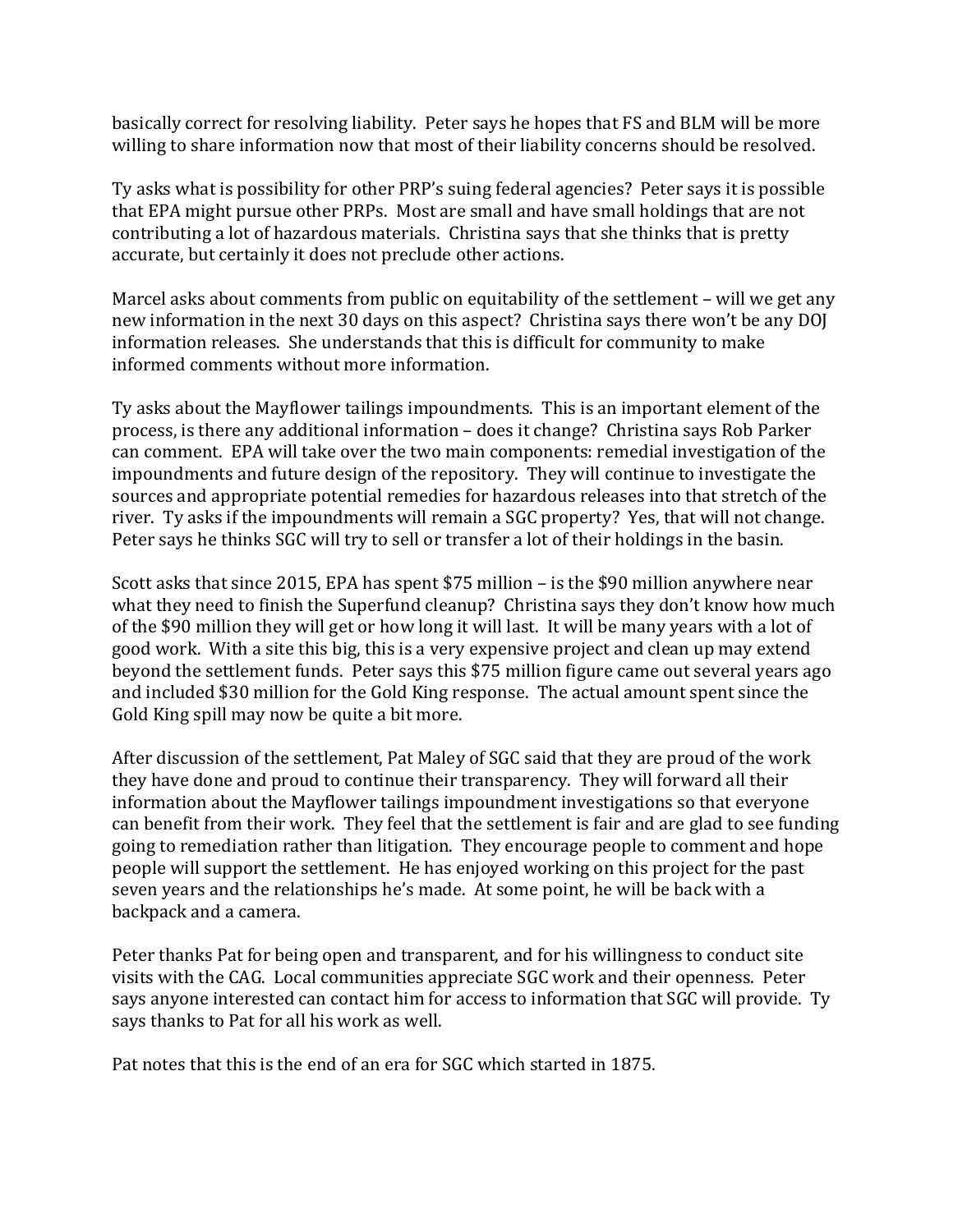As chair of the county commissioners, Scott Fetchenheir also thanks Pat on behalf of San Juan County – and all the work they have done. Pat says SGC spent in excess of \$40 million before settlement.

# **Year-end Review of 2021 Activities.**

Christina began a review of EPA's activities over the past year by noting that EPA's general site goals are to improve water quality, stabilize source areas, and minimize unplanned releases. Then James Hou discussed the groundwater system in OU3 with a focus on the Red & Bonita reports on the bulkhead and water budget around Gladstone. He also discussed the investigations EPA has been doing in Upper Animas - test pits, soil borings, monitoring wells, surface and pore water.

Next Rob Parker talked about the Mayflower tailings impoundment #4 and Upper Animas investigations at some of the smaller mine sites. For the repository, EPA is using comments from CAG and others to make sure it is geotechnically sound, that capacity is maximized, and that it is operationally feasible. Over by Gladstone, EPA is evaluating the rock conditions with the 1,300-foot bore hole drilled next to the Gold King mine portal for potentially blasting a new tunnel.

Athena Jones discussed implementation of 2019 IROD activities and data management and communication. WQX portal is now accessible by public as is the BPMD Story Map. [https://edap.epa.gov/public/single/?appid=1cd9a412-2502-4462-b7c6](https://edap.epa.gov/public/single/?appid=1cd9a412-2502-4462-b7c6-d4f875f8a92a&sheet=23b50404-3791-4599-ad8d-d4774f8fb78d&opt=currsel&select) [d4f875f8a92a&sheet=23b50404-3791-4599-ad8d-d4774f8fb78d&opt=currsel&select](https://edap.epa.gov/public/single/?appid=1cd9a412-2502-4462-b7c6-d4f875f8a92a&sheet=23b50404-3791-4599-ad8d-d4774f8fb78d&opt=currsel&select)

Katherine Jenkins talked about the Story Map. She asked for everyone to look at and give feedback to Meg Broughton.

Mark Rudolph with CDPHE briefed the CAG on its activities. Working with DRMS, they have mostly completed cleanup of the dispersed campgrounds. They will put a fence around the old smelter area.

Ben Martinez with USFS said they worked on the Brooklyn Mine and on fish and BMI surveys with Scott Roberts of MSI. He thanked EPA for their cooperation regarding access through the Ice Lakes fire closure.

Melissa Smeins with BLM discussed the worked on the Mighty Monarch, Lackawanna, and Forest Queen waste rock removal. They are also doing remedial investigations of Red Cloud and Burrows Gulch.

Peter asks if Red & Bonita report is available? James says one bulkhead report is complete but it is not uploaded yet. The second one will be available soon.

Peter comments that some CAG members have been looking at story map, and we are working on feedback. One of the goals of the CAG is to do more outreach to the public.